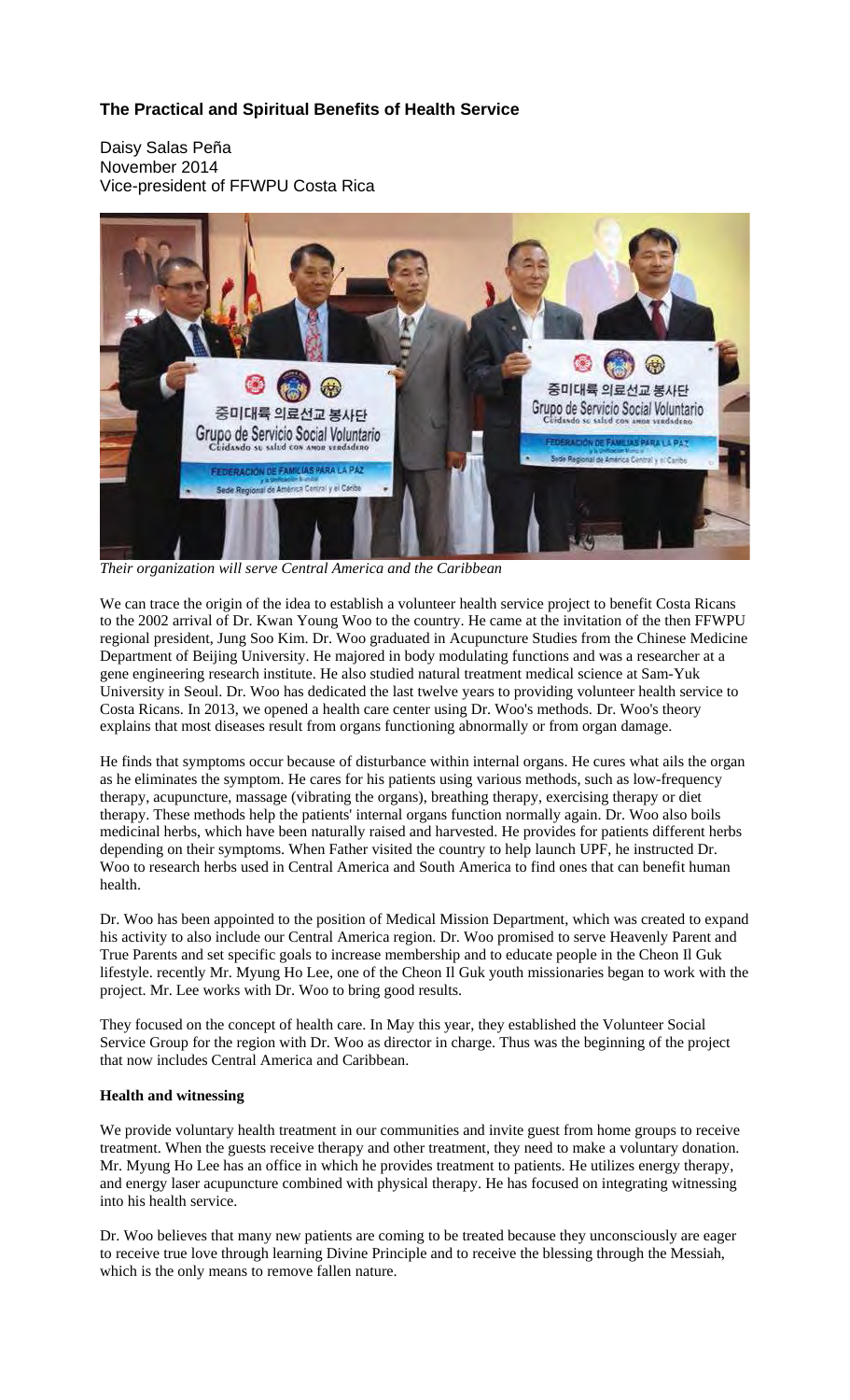He believes their ancestors are helping them to meet and come to know True Parents. Thus, not only is treatment being provided but also True Parents' teachings. Some patients are so impressed that they want to become members. Dr. Woo says that not he but Heavenly Parent and True Parents are caring for all patients. This is why their health is continually improving.

Using one room, which has the capacity to hold eight patients at a time, and is on the second floor of our national headquarters building, he is trying different methods of treatment, diagnosis and prescription. When the treatments begin, the patients lie down for an hour. During that time, Dr. Woo turns on the television. The patients watch Divine Principle lectures through our channel, Telepaz. Dr. Woo's health theories are also highlighted on Telepaz. To all patients, at the end of their treatment, he recommends that they read Divine Principle with one of our members.

Our hope lies in each patient being able to become home group members. We desire that their hearts are touched, so that eventually, with true love, they can become FFWPU members. Some patients buy our church books containing True Parents' teachings and do bowing conditions.

Helen (who recently joined our church) invests great effort into encouraging others to read True Parents' speeches and Divine Principle and to helping Dr. Woo. Helen is the very helpful and serves voluntarily. All the patients cooperate and do volunteer work, such as arranging the beds and taking care of the rooms, to create a warm, healing environment. Many patients buy necessary materials such as alcohol and cotton swabs. One carpenter made a table. Some patients in the printing business made home-church flags for our Peace Bicycle Parade.

There are two purposes in giving medical service: To help improve patients health physically and to improve their spiritual health by their learning Divine Principle and participating in our church movement, so that they learn to share love within a lifestyle of living for the sake of others.

This free medical service mission is a good way to make relationships between the people and the church. For his years of helping thousands of people, the Costa Rican government recognized Dr. Woo by presenting him with an award in 2012.

According to Dr. Woo's wife, True Parents were very happy about this news.



*A Health Expo held in September* 

## **Finding allies**

In coordination with Braulio Carrillo High School (teachers, the board of education and parents), and the Christian Association for the Physically Challenged in Oreamuno, Cartago, we began regular health care service there on May 26. Rev. Jae Hyun Lim originally arranged for this project to happen.

He is currently the president of FFWPU-Costa Rica. Every Wednesday, four FFWPU members and a member of the community care for between eighty and a hundred and twenty patients there. The local community benefits from better health and our movement benefits from a change in how the community perceives our movement.